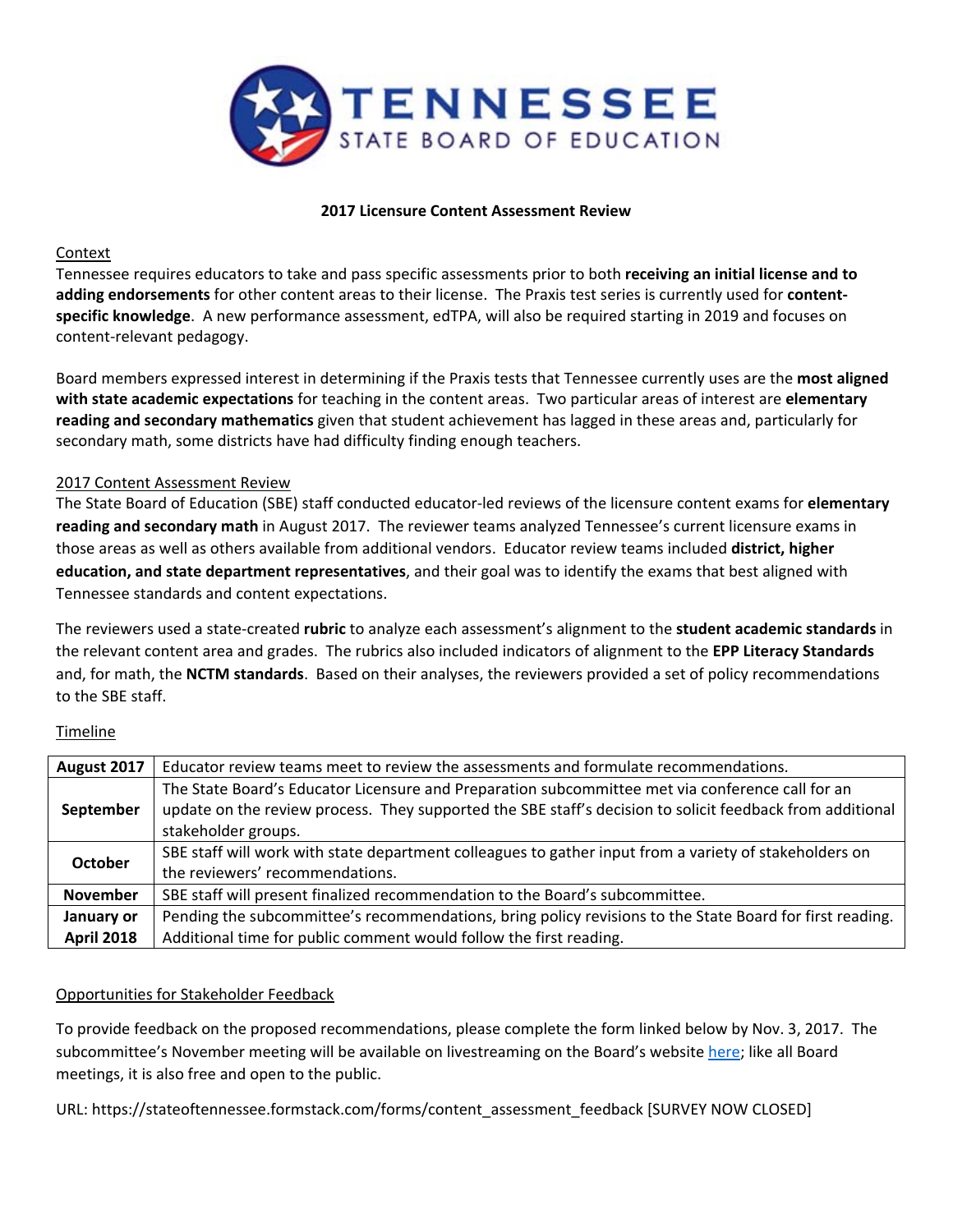

## **Tennessee Licensure Content Assessment Review: Elementary Reading**

#### **Assessments Reviewed**

| <b>ETS</b>                                         | Pearson                                         |  |
|----------------------------------------------------|-------------------------------------------------|--|
| Praxis 5203: Teaching Reading Elementary Education | NES: Essential Components of Elementary Reading |  |
|                                                    | Instruction                                     |  |
| Praxis 5204: Teaching Reading                      | <b>Foundations of Reading</b>                   |  |

#### **Reviewer Recommendations**

 The reviewers found that none of the assessments reviewed currently reflect the rigor and depth of Tennessee's standards, instructional shifts, and literacy expectations.

#### *Option 1:*

- The reviewers recommend that the State Board staff study the feasibility of a customized test.
	- o An ideal assessment would be appropriate for general education teachers from pre‐K through grade 8 as well as special education teachers and interventionists.
- The reviewers recommend pursuing customization with ETS for several reasons:
	- o ETS is in the process of revising their assessment (Praxis 5203) already.
	- o ETS expressed a willingness to consider a revised assessment prior to the roll‐out of their new assessment in 2019.
	- o The current Praxis assessment 5203 was the strongest of the assessments reviewed, making it a good starting place for customization.

## *Option 2:*

- The reviewers also suggested that the State Board staff reach out to ETS to determine if Tennessee educators can be involved in their current assessment revision process to incorporate Tennessee‐specific requirements in their national assessment.
	- o This could supplant the need for a customized assessment depending on ETS's timeline and the extent to which Tennessee standards could be addressed.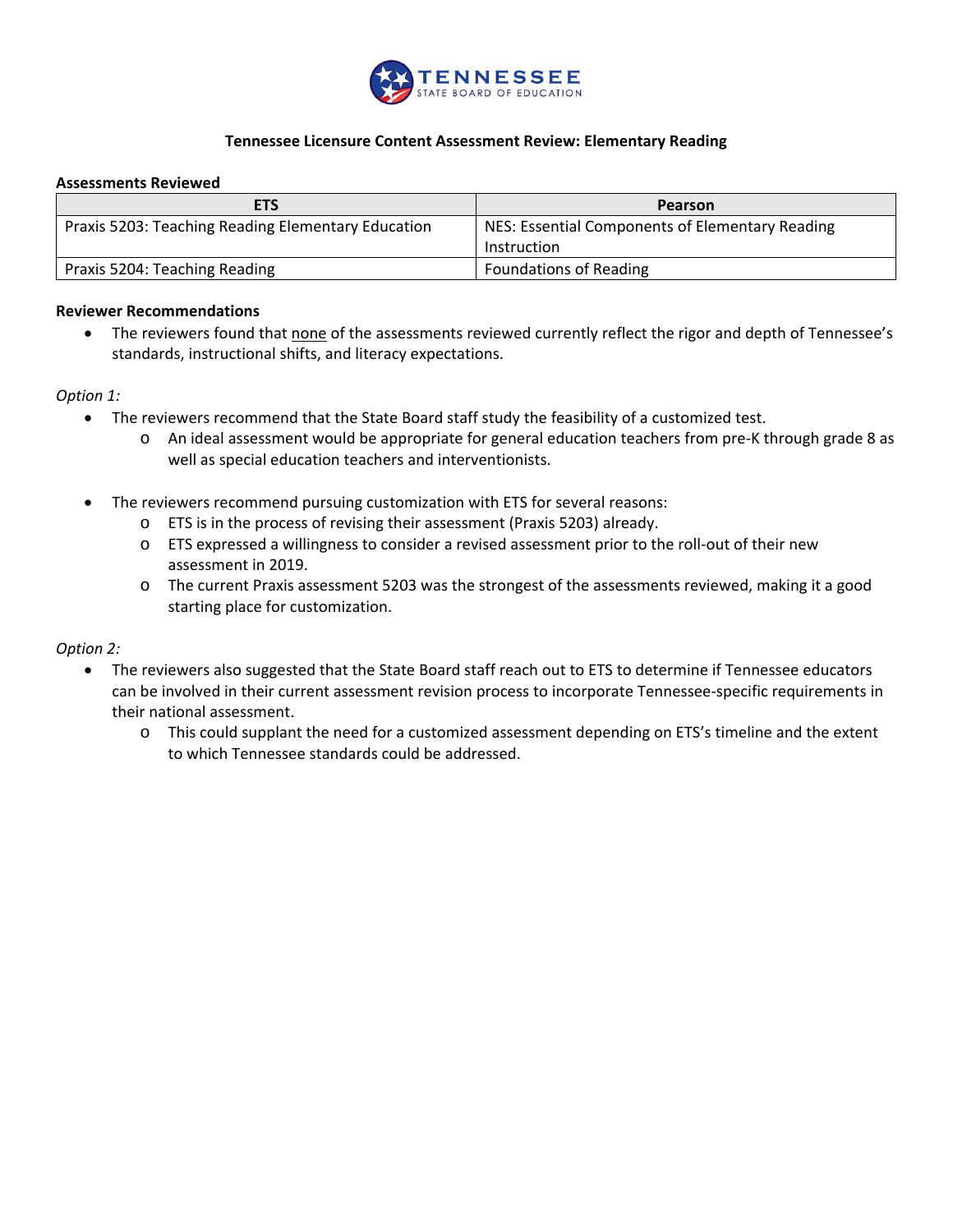

## **Summary of Reviewers' Analyses of Top Two Assessments**

*Note: The reviewers did not believe that either the Praxis 5204 or NES: Essential Components of Elementary Reading Instruction were at all aligned with Tennessee standards and expectations. They therefore focused their more in‐depth comments on the top two assessments, as shown in the table below.* 

|                  | <b>Praxis 5203: Teaching Reading Elementary</b><br><b>Education</b> | <b>Foundations of Reading</b>                                       |
|------------------|---------------------------------------------------------------------|---------------------------------------------------------------------|
| <b>Strengths</b> | Candidates are familiar with this type of                           | Developmental format/grouping of questions<br>$\bullet$             |
|                  | assessment                                                          | Questions were more application-based and<br>$\bullet$              |
|                  | Good examples of student work to be<br>$\bullet$                    | incorporated several standards in one                               |
|                  | analyzed                                                            | Measured foundational skills well                                   |
|                  | Measured foundational skills well<br>$\bullet$                      | Aligned with the National Reading Panel                             |
|                  | Aligned with the National Reading Panel<br>٠                        |                                                                     |
| <b>Concerns</b>  | Heavy on writing process and not on writing<br>$\bullet$            | More items that were challengeable<br>$\bullet$                     |
|                  | strategies                                                          | Grammar questions/academic knowledge that<br>$\bullet$              |
|                  | Little to nothing on selecting complex texts<br>$\bullet$           | are not taught in EPPs                                              |
|                  | Does not include questions on literacy-rich<br>$\bullet$            | Virtually nothing with writing<br>$\bullet$                         |
|                  | environment                                                         | Little to nothing on selecting complex texts<br>$\bullet$           |
|                  | Assesses few EPP literacy standards<br>$\bullet$                    | Does not include questions on literacy-rich<br>٠                    |
|                  | Lack of attention to writing<br>$\bullet$                           | environment                                                         |
|                  | Weak in the area of technology (i.e. digital<br>$\bullet$           | Assesses few EPP literacy standards<br>$\bullet$                    |
|                  | literacies)                                                         | Weak in the area of technology (i.e. digital<br>$\bullet$           |
|                  | Professional learning/collaboration with peers<br>$\bullet$         | literacies)                                                         |
|                  | and colleagues is lacking                                           | Professional learning/collaboration with peers<br>$\bullet$         |
|                  | Lacks questions on student motivation<br>٠                          | and colleagues is lacking                                           |
|                  | Lack of attention to diversity as strength (EPP<br>$\bullet$        | Lacks questions on student motivation<br>$\bullet$                  |
|                  | literacy standard 2.2)                                              | Lack of attention to diversity as strength (EPP<br>$\bullet$        |
|                  | Not enough depth to assess our instructional                        | literacy standard 2.2)                                              |
|                  | shifts                                                              | Not enough depth to assess our instructional<br>$\bullet$<br>shifts |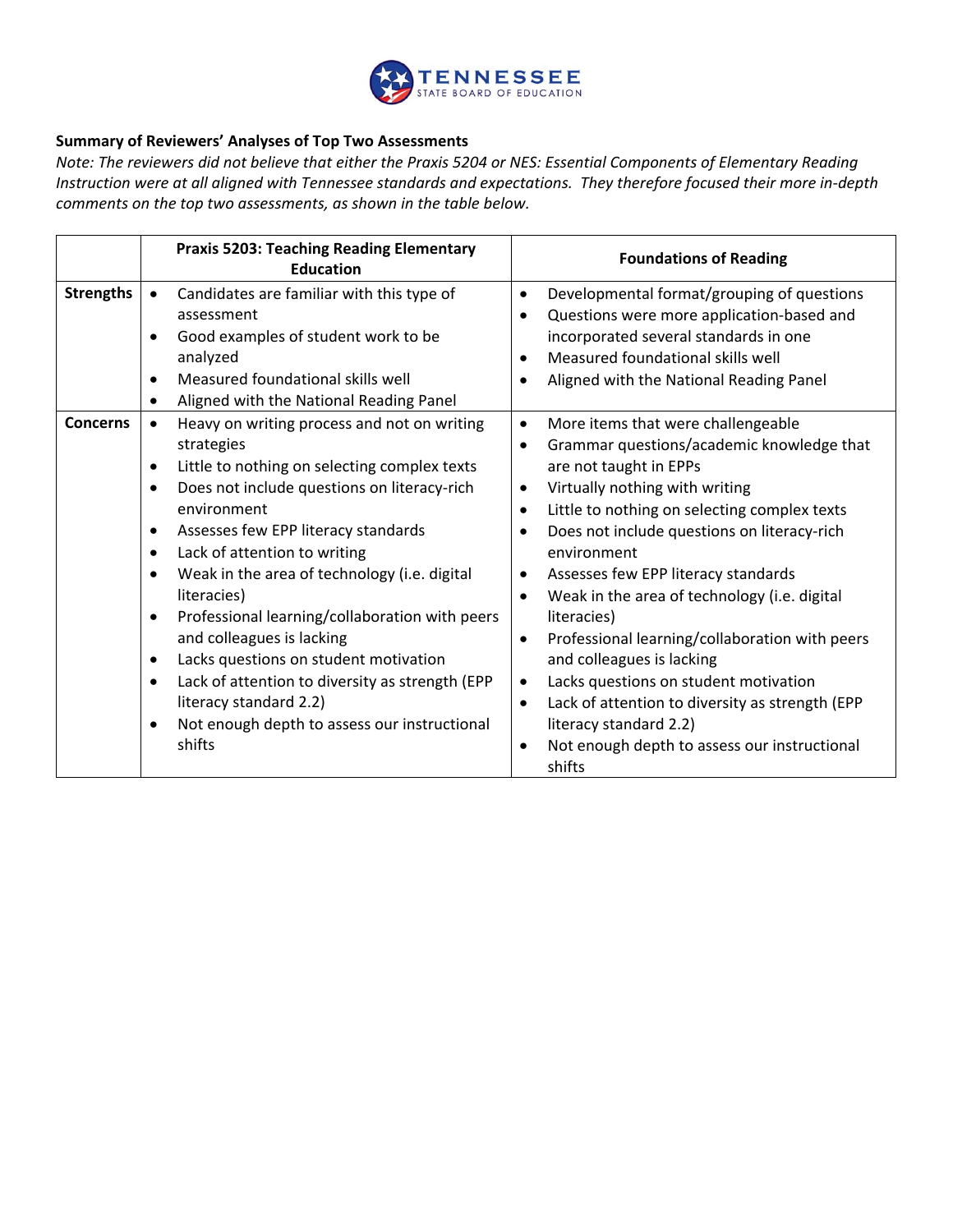

## **Tennessee Licensure Content Assessment Review: Secondary Math**

#### **Assessments Reviewed**

| <b>ETS</b>                                       | Pearson                                         |
|--------------------------------------------------|-------------------------------------------------|
| Praxis 5169: Middle School Math                  | NES 203: Middle Grades Math                     |
| Praxis 5162: Algebra I                           | NES 105: Middle Grades and Early Secondary Math |
| Praxis 5161: Mathematics Content Knowledge (High | NES 304: Mathematics (High School)              |
| School)                                          |                                                 |

#### **Reviewer Recommendations**

- The reviewers recommended that the State adopt the Pearson NES Series Mathematics (304) exam as its licensure exam for Grades 6‐12 Mathematics licensure.
- The reviewers recommended that the state adopt the Pearson NES Series Middle Grades and Early Secondary (105) exam as its licensure exam for Grades 6‐8 Mathematics licensure.
	- o Successful completion of this exam should allow the extension of the Grades 6‐8 Mathematics licensure to include Algebra I/Integrated Math I within the scope of the license.
	- o The requirement that the current Algebra I Praxis exam be successfully completed as a qualification to teach Algebra I/Integrated Math I should be removed for those candidates who successfully complete the Middle Grades and Early Secondary (105) exam.
- In the long term, the review committee recommended reviewing the licensing structure for mathematics courses (i.e., the grade bands and/or content areas included in a given endorsement area). This could mean modifying existing assessments or creating a customized, Tennessee‐specific one.